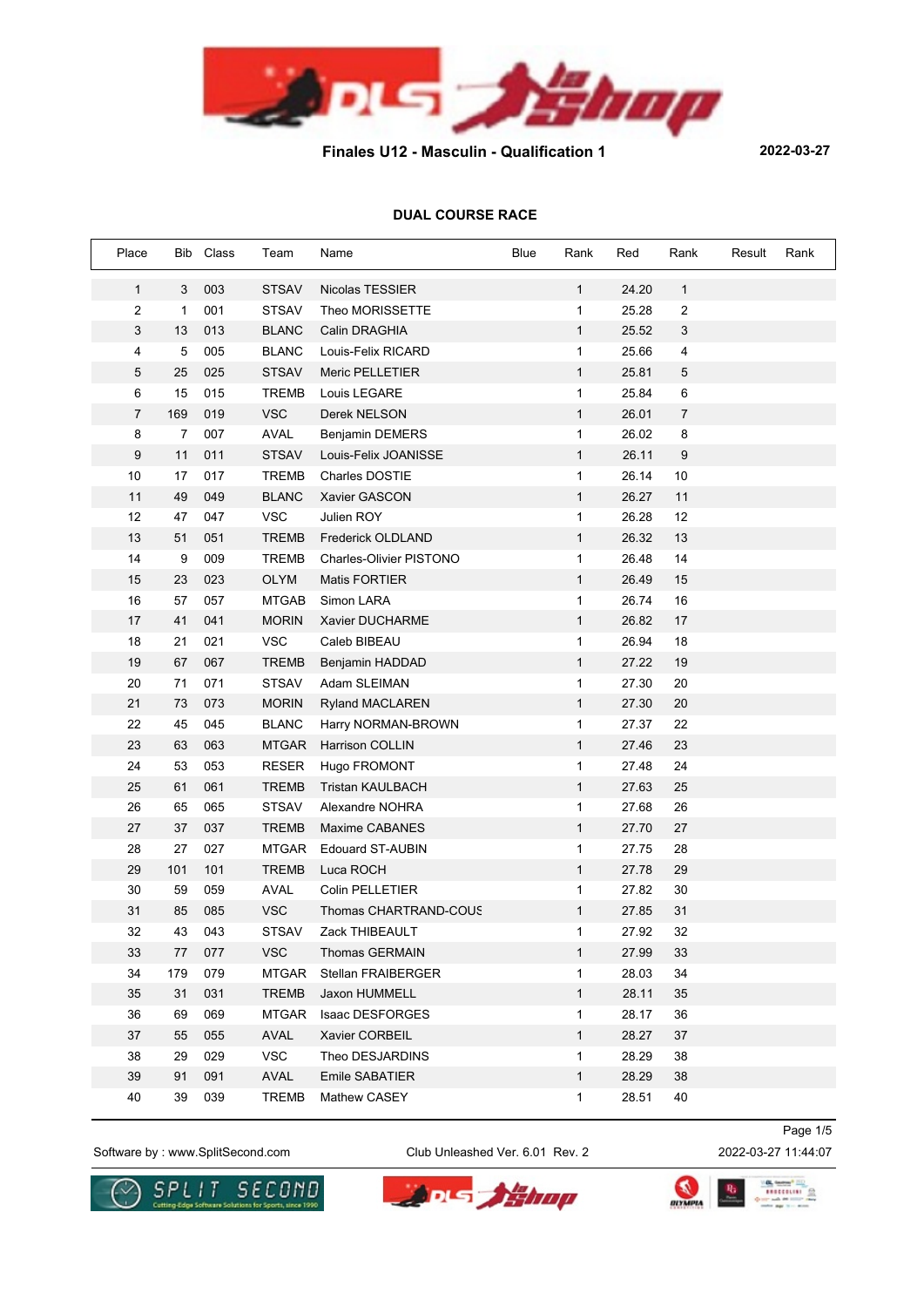

## **DUAL COURSE RACE**

| Place |     | Bib Class | Team         | Name                       | Blue  | Rank         | Red        | Rank         | Result | Rank |
|-------|-----|-----------|--------------|----------------------------|-------|--------------|------------|--------------|--------|------|
| 41    | 123 | 123       | <b>TREMB</b> | <b>Jake CARPENTIER</b>     |       | $\mathbf{1}$ | 28.55      | 41           |        |      |
| 42    | 133 | 133       | <b>MTGAB</b> | William ROUSSELLE          |       | $\mathbf{1}$ | 28.70      | 42           |        |      |
| 43    | 99  | 099       | <b>CHANT</b> | <b>Elliot LAPOINTE</b>     |       | $\mathbf{1}$ | 28.95      | 43           |        |      |
| 44    | 119 | 119       | <b>VSC</b>   | Maxime TELLIER             |       | $\mathbf{1}$ | 29.05      | 44           |        |      |
| 45    | 81  | 081       | <b>MTHAB</b> | <b>Edouard BOUDREAU</b>    |       | $\mathbf{1}$ | 29.08      | 45           |        |      |
| 46    | 75  | 075       | <b>BLANC</b> | Laurent POIRIER BAILLIE    |       | $\mathbf{1}$ | 29.12      | 46           |        |      |
| 47    | 83  | 083       | <b>MTHAB</b> | Victor PETIT               |       | $\mathbf{1}$ | 29.24      | 47           |        |      |
| 48    | 87  | 087       | <b>MORIN</b> | Julien HOULE               |       | $\mathbf{1}$ | 29.36      | 48           |        |      |
| 49    | 35  | 035       | <b>MTHAB</b> | Louis BRAZEAU              |       | $\mathbf{1}$ | 29.47      | 49           |        |      |
| 50    | 97  | 097       | <b>TREMB</b> | Ludovic JEAN               |       | $\mathbf{1}$ | 29.47      | 49           |        |      |
| 51    | 129 | 129       | TREMB        | <b>Edouard EMMANUEL</b>    |       | $\mathbf{1}$ | 29.50      | 51           |        |      |
| 52    | 127 | 127       | <b>VSC</b>   | Jacob NICOLETTI-STURTEV    |       | $\mathbf{1}$ | 29.59      | 52           |        |      |
| 53    | 111 | 111       | <b>STSAV</b> | Noah PANFILI               |       | $\mathbf{1}$ | 30.34      | 53           |        |      |
| 54    | 125 | 125       | <b>BLANC</b> | Benjamin CERNOVITCH        |       | $\mathbf{1}$ | 30.35      | 54           |        |      |
| 55    | 89  | 089       | <b>RESER</b> | <b>Gabriel AUBE</b>        |       | $\mathbf{1}$ | 30.46      | 55           |        |      |
| 56    | 107 | 107       | <b>STSAV</b> | Rafael CUIROT              |       | $\mathbf{1}$ | 31.04      | 56           |        |      |
| 57    | 153 | 153       | <b>MORIN</b> | <b>Felix DESJARDINS</b>    |       | $\mathbf{1}$ | 31.11      | 57           |        |      |
| 58    | 135 | 135       | <b>MTHAB</b> | Arthur MARCHAND            |       | $\mathbf 1$  | 31.13      | 58           |        |      |
| 59    | 115 | 115       | <b>BLANC</b> | Jack FOISY                 |       | $\mathbf{1}$ | 31.18      | 59           |        |      |
| 60    | 121 | 121       | <b>VSC</b>   | Matis TOUCHETTE            |       | $\mathbf{1}$ | 31.34      | 60           |        |      |
| 61    | 93  | 093       | <b>AVAL</b>  | <b>Renaud CORBEIL</b>      |       | $\mathbf{1}$ | 31.66      | 61           |        |      |
| 62    | 105 | 105       | <b>RESER</b> | Ollie COUSINS              |       | $\mathbf{1}$ | 32.06      | 62           |        |      |
| 63    | 155 | 155       | <b>BELNE</b> | Rafael SABOURIN            |       | $\mathbf{1}$ | 32.17      | 63           |        |      |
| 64    | 145 | 145       | <b>MORIN</b> | Nicolas THERIAULT          |       | $\mathbf{1}$ | 32.43      | 64           |        |      |
| 65    | 137 | 137       | <b>MTHAB</b> | Mathis TROTTIER            |       | $\mathbf{1}$ | 33.13      | 65           |        |      |
| 66    | 151 | 151       | <b>MORIN</b> | <b>Charles DESLAURIERS</b> |       | $\mathbf{1}$ | 33.82      | 66           |        |      |
| 67    | 143 | 143       | <b>MTGAB</b> | <b>Julien FERLAND</b>      |       | $\mathbf{1}$ | 35.41      | 67           |        |      |
| 68    | 161 | 161       | CHANT        | <b>Arthur HAMEL</b>        |       | $\mathbf{1}$ | 36.71      | 68           |        |      |
| 69    | 157 | 157       | <b>MORIN</b> | <b>Frederic BRETON</b>     |       | $\mathbf{1}$ | 36.97      | 69           |        |      |
| 70    | 163 | 163       | CHANT        | Antoine FORGET             |       | $\mathbf{1}$ | 37.28      | 70           |        |      |
| 71    | 141 | 141       | <b>BELNE</b> | Evann CORMIER              |       | $\mathbf{1}$ | 38.62      | 71           |        |      |
| 72    | 33  | 033       | <b>MORIN</b> | Maxime AUTRAN              |       | $\mathbf{1}$ | <b>DNF</b> | $\mathbf{1}$ |        |      |
| 73    | 131 | 131       | <b>OLYM</b>  | Ludovic GAUTHIER           |       | $\mathbf{1}$ | <b>DNF</b> | $\mathbf{1}$ |        |      |
| 74    | 109 | 109       | <b>OLYM</b>  | Lambert MORIN              |       | 1            | <b>DSQ</b> | 1            |        |      |
| 75    | 159 | 159       | <b>STSAV</b> | Julien BILODEAU            |       | $\mathbf{1}$ | <b>DSQ</b> | $\mathbf{1}$ |        |      |
| 76    | 8   | 008       | <b>MTGAR</b> | <b>Arnaud MARIER</b>       | 24.53 | 1            |            | 1            |        |      |
| 77    | 10  | 010       | <b>MTGAR</b> | Nicolas BOISCLAIR          | 25.18 | $\mathbf{2}$ |            | $\mathbf{1}$ |        |      |
| 78    | 2   | 002       | <b>TREMB</b> | Anthony RICHARD            | 25.61 | 3            |            | $\mathbf{1}$ |        |      |
| 79    | 4   | 004       | <b>BLANC</b> | Thomas GASCON              | 25.66 | 4            |            | $\mathbf{1}$ |        |      |
| 80    | 6   | 006       | <b>MORIN</b> | Eliot LEGAULT              | 25.71 | 5            |            | 1            |        |      |

Software by : www.SplitSecond.com Club Unleashed Ver. 6.01 Rev. 2 2022-03-27 11:44:07

Page 2/5





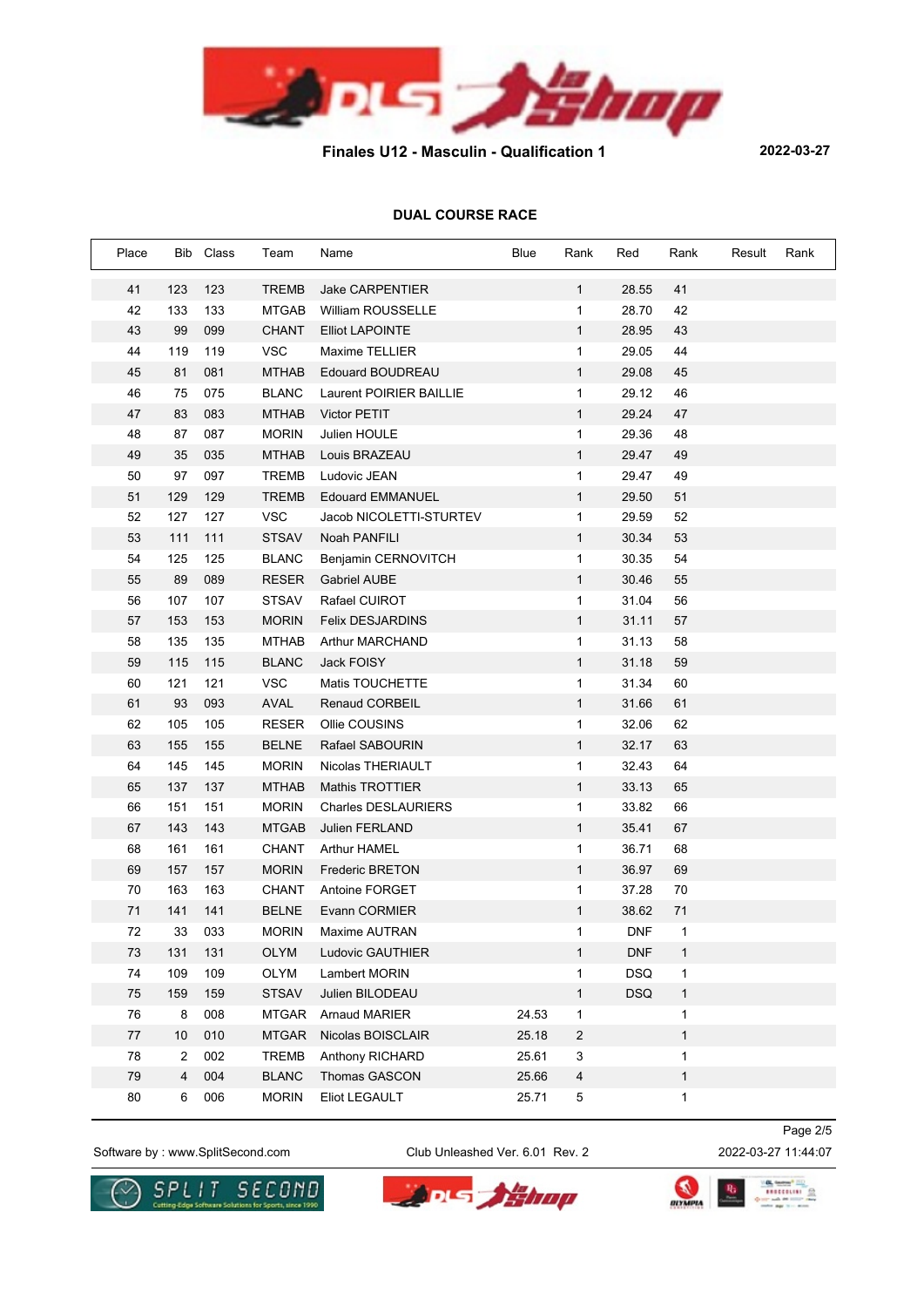

# **DUAL COURSE RACE**

| Place |     | Bib Class | Team         | Name                            | Blue  | Rank           | Red | Rank         | Result | Rank |
|-------|-----|-----------|--------------|---------------------------------|-------|----------------|-----|--------------|--------|------|
| 81    | 18  | 018       | <b>BLANC</b> | Raphael OUELLETTE               | 25.79 | 6              |     | $\mathbf{1}$ |        |      |
| 82    | 32  | 032       | <b>MTGAR</b> | Maxime BEAUSEJOUR               | 25.84 | $\overline{7}$ |     | 1            |        |      |
| 83    | 50  | 050       | <b>OLYM</b>  | Benjamin DENIGER                | 26.01 | 8              |     | $\mathbf{1}$ |        |      |
| 84    | 12  | 012       | <b>STSAV</b> | Samuel ACA                      | 26.08 | 9              |     | 1            |        |      |
| 85    | 170 | 026       | <b>TREMB</b> | <b>Felix LAPORTE</b>            | 26.17 | 10             |     | $\mathbf{1}$ |        |      |
| 86    | 16  | 016       | <b>STSAV</b> | Noah LAFOND                     | 26.33 | 11             |     | 1            |        |      |
| 87    | 24  | 024       | <b>RESER</b> | Benjamin BOUCHARD               | 26.46 | 12             |     | $\mathbf{1}$ |        |      |
| 88    | 14  | 014       | <b>TREMB</b> | Collin DUFAULT                  | 26.66 | 13             |     | 1            |        |      |
| 89    | 22  | 022       | <b>MTGAB</b> | Noah CHAUSSEGROS DE LI          | 26.79 | 14             |     | $\mathbf{1}$ |        |      |
| 90    | 52  | 052       | <b>VSC</b>   | William GRATTON                 | 26.79 | 14             |     | 1            |        |      |
| 91    | 20  | 020       | <b>TREMB</b> | Alexandre JARJOURA              | 26.90 | 16             |     | $\mathbf{1}$ |        |      |
| 92    | 36  | 036       | <b>STSAV</b> | Rafael LAVOIE                   | 26.94 | 17             |     | 1            |        |      |
| 93    | 60  | 060       | <b>VSC</b>   | Guillaume LEFEBVRE              | 27.01 | 18             |     | $\mathbf{1}$ |        |      |
| 94    | 30  | 030       | <b>MORIN</b> | Louis-Felix BLACKBURN           | 27.24 | 19             |     | 1            |        |      |
| 95    | 42  | 042       | <b>MTGAR</b> | Maxence GARON                   | 27.37 | 20             |     | $\mathbf{1}$ |        |      |
| 96    | 64  | 064       | <b>OLYM</b>  | Victor BEAULIEU                 | 27.39 | 21             |     | 1            |        |      |
| 97    | 86  | 086       | <b>TREMB</b> | Benjamin ST-ARNAUD              | 27.41 | 22             |     | $\mathbf{1}$ |        |      |
| 98    | 58  | 058       | <b>TREMB</b> | Noa ST-DENIS                    | 27.43 | 23             |     | $\mathbf 1$  |        |      |
| 99    | 28  | 028       | <b>TREMB</b> | Maxim GASCON                    | 27.57 | 24             |     | $\mathbf{1}$ |        |      |
| 100   | 62  | 062       | <b>TREMB</b> | Joaquin SIMONETTI TONON         | 27.63 | 25             |     | $\mathbf{1}$ |        |      |
| 101   | 70  | 070       | <b>MTGAR</b> | Novak GAUDET                    | 27.69 | 26             |     | $\mathbf{1}$ |        |      |
| 102   | 56  | 056       | <b>TREMB</b> | Owen WILLIAMS                   | 27.90 | 27             |     | $\mathbf{1}$ |        |      |
| 103   | 48  | 048       | <b>BLANC</b> | Thomas FILIATREAULT             | 28.02 | 28             |     | $\mathbf{1}$ |        |      |
| 104   | 80  | 080       | <b>TREMB</b> | Philippe-Antoine BOUCHER        | 28.03 | 29             |     | 1            |        |      |
| 105   | 102 | 102       | <b>MORIN</b> | Louis AMYOT                     | 28.23 | 30             |     | $\mathbf{1}$ |        |      |
| 106   | 34  | 034       | <b>AVAL</b>  | Christophe CHARTRAND            | 28.46 | 31             |     | 1            |        |      |
| 107   | 110 | 110       | <b>TREMB</b> | <b>Charles-Francois BOUCHER</b> | 28.51 | 32             |     | $\mathbf{1}$ |        |      |
| 108   | 38  | 038       | <b>MTGAR</b> | Justin MIGNACCO                 | 28.56 | 33             |     | $\mathbf{1}$ |        |      |
| 109   | 74  | 074       | <b>TREMB</b> | <b>Frederik VESER</b>           | 28.87 | 34             |     | $\mathbf{1}$ |        |      |
| 110   | 40  | 040       | <b>BLANC</b> | <b>Emerick PAQUETTE</b>         | 28.95 | 35             |     | 1            |        |      |
| 111   | 66  | 066       | <b>OLYM</b>  | <b>Felix-Antoine VERREAULT</b>  | 29.10 | 36             |     | $\mathbf{1}$ |        |      |
| 112   | 54  | 054       | <b>TREMB</b> | Austin GAISFORD                 | 29.26 | 37             |     | 1            |        |      |
| 113   | 126 | 126       | <b>OLYM</b>  | Maxime GEORGES                  | 29.34 | 38             |     | $\mathbf{1}$ |        |      |
| 114   | 104 | 104       | <b>STSAV</b> | Samuel DE PAOLI                 | 29.47 | 39             |     | $\mathbf{1}$ |        |      |
| 115   | 82  | 082       | <b>BLANC</b> | Gabriel ROCHEFORT               | 29.50 | 40             |     | $\mathbf{1}$ |        |      |
| 116   | 92  | 092       | <b>MTGAR</b> | Sasha ROUX                      | 29.64 | 41             |     | $\mathbf{1}$ |        |      |
| 117   | 114 | 114       | <b>STSAV</b> | Quentin Robitaille CURTIS       | 29.92 | 42             |     | $\mathbf{1}$ |        |      |
| 118   | 132 | 132       | <b>TREMB</b> | <b>Christopher FALKNER</b>      | 29.93 | 43             |     | $\mathbf{1}$ |        |      |
| 119   | 90  | 090       | <b>RESER</b> | Henri WATSON                    | 30.05 | 44             |     | $\mathbf{1}$ |        |      |
| 120   | 98  | 098       | <b>MTGAB</b> | Liam LEFEBVRE                   | 30.07 | 45             |     | $\mathbf{1}$ |        |      |

Software by : www.SplitSecond.com Club Unleashed Ver. 6.01 Rev. 2 2022-03-27 11:44:07

Page 3/5





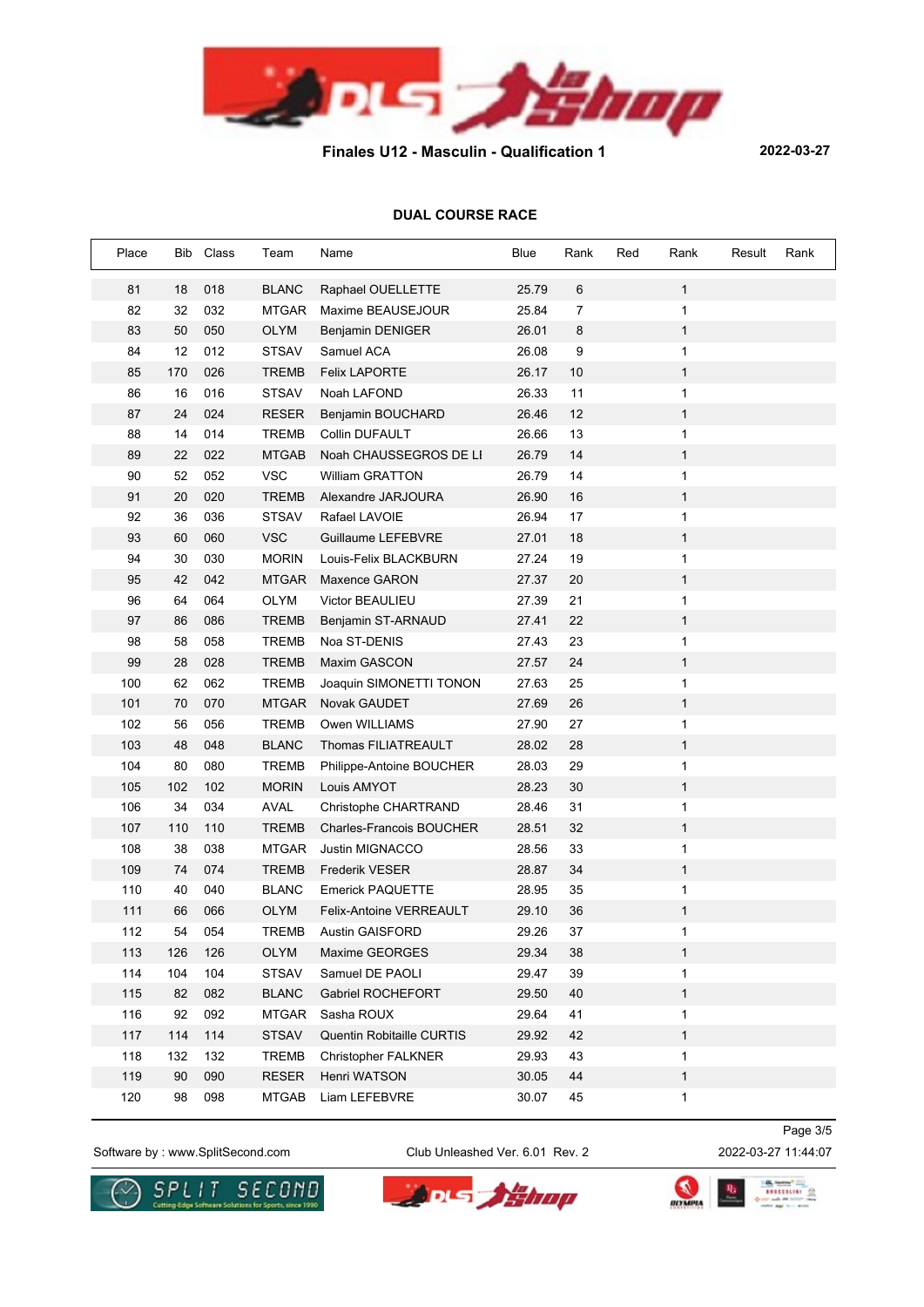

# **DUAL COURSE RACE**

| Place |     | Bib Class | Team         | Name                     | Blue       | Rank         | Red | Rank         | Result | Rank |
|-------|-----|-----------|--------------|--------------------------|------------|--------------|-----|--------------|--------|------|
| 121   | 100 | 100       | <b>BLANC</b> | Pierre COULOMBE          | 30.23      | 46           |     | $\mathbf{1}$ |        |      |
| 122   | 88  | 088       | <b>BLEUE</b> | <b>Gabriel BEAUBIEN</b>  | 30.30      | 47           |     | 1            |        |      |
| 123   | 120 | 120       | <b>TREMB</b> | Cooper MOORE             | 30.33      | 48           |     | $\mathbf{1}$ |        |      |
| 124   | 144 | 144       | <b>STSAV</b> | Nazarian ALEC            | 31.05      | 49           |     | 1            |        |      |
| 125   | 94  | 094       | <b>TREMB</b> | Ryan MILLER              | 31.11      | 50           |     | $\mathbf{1}$ |        |      |
| 126   | 108 | 108       | <b>BLANC</b> | Guillaume LECLAIR        | 31.12      | 51           |     | 1            |        |      |
| 127   | 106 | 106       | <b>MTGAR</b> | <b>Arthur LECLERC</b>    | 31.21      | 52           |     | $\mathbf{1}$ |        |      |
| 128   | 116 | 116       | <b>AVAL</b>  | David LEPAGE             | 31.28      | 53           |     | $\mathbf{1}$ |        |      |
| 129   | 122 | 122       | <b>MTHAB</b> | Hugo PELLETIER           | 31.44      | 54           |     | $\mathbf{1}$ |        |      |
| 130   | 128 | 128       | <b>OLYM</b>  | <b>Alexis VADNAIS</b>    | 31.63      | 55           |     | $\mathbf{1}$ |        |      |
| 131   | 138 | 138       | <b>TREMB</b> | Sebastian MILLER         | 32.32      | 56           |     | $\mathbf{1}$ |        |      |
| 132   | 112 | 112       | <b>MTGAR</b> | Josh BOULOS              | 32.86      | 57           |     | 1            |        |      |
| 133   | 152 | 152       | <b>MTGAB</b> | Jean-Christophe LAURENCE | 33.87      | 58           |     | $\mathbf{1}$ |        |      |
| 134   | 44  | 044       | <b>MORIN</b> | Cam NAPPERT              | 34.28      | 59           |     | $\mathbf{1}$ |        |      |
| 135   | 158 | 158       | <b>CHANT</b> | Cedric COURTOIS          | 37.09      | 60           |     | $\mathbf{1}$ |        |      |
| 136   | 164 | 164       | <b>CHANT</b> | Lack LIAM                | 37.61      | 61           |     | 1            |        |      |
| 137   | 154 | 154       | <b>MTHAB</b> | Maxime ROBERT            | 37.83      | 62           |     | $\mathbf{1}$ |        |      |
| 138   | 156 | 156       | <b>STSAV</b> | Nicolas PAN              | 38.73      | 63           |     | $\mathbf 1$  |        |      |
| 139   | 160 | 160       | <b>BLEUE</b> | Malek MOUSSA             | 44.15      | 64           |     | $\mathbf{1}$ |        |      |
| 140   | 78  | 078       | <b>MTHAB</b> | Benjamin BLANCHET        | <b>DNS</b> | $\mathbf{1}$ |     | 1            |        |      |
| 141   | 84  | 084       | <b>STSAV</b> | Alexandre MARCHETERRE F  | <b>DNS</b> | $\mathbf{1}$ |     | $\mathbf{1}$ |        |      |
| 142   | 95  | 095       | <b>RESER</b> | Philippe TETREAULT       | <b>DNS</b> | $\mathbf{1}$ |     | 1            |        |      |
| 143   | 96  | 096       | <b>BLANC</b> | Nicolas SAVIGNAC         | <b>DNS</b> | $\mathbf{1}$ |     | $\mathbf{1}$ |        |      |
| 144   | 103 | 103       | <b>TREMB</b> | <b>Thomas RICKARDS</b>   | <b>DNS</b> | 1            |     | 1            |        |      |
| 145   | 113 | 113       | <b>CHANT</b> | Benjamin DU MONT         | <b>DNS</b> | $\mathbf{1}$ |     | $\mathbf{1}$ |        |      |
| 146   | 117 | 117       | <b>TREMB</b> | Tyler ROSEN              | <b>DNS</b> | 1            |     | 1            |        |      |
| 147   | 118 | 118       | <b>OLYM</b>  | Manu-Lorik DUBE          | <b>DNS</b> | $\mathbf{1}$ |     | $\mathbf{1}$ |        |      |
| 148   | 136 | 136       | <b>TREMB</b> | <b>Felix RAYMOND</b>     | <b>DNS</b> | 1            |     | $\mathbf{1}$ |        |      |
| 149   | 139 | 139       | <b>VSC</b>   | Theo MONDOR              | <b>DNS</b> | $\mathbf{1}$ |     | $\mathbf{1}$ |        |      |
| 150   | 140 | 140       | <b>BELNE</b> | Nicolas CASTIGLIO        | <b>DNS</b> | 1            |     | 1            |        |      |
| 151   | 142 | 142       | <b>BELNE</b> | Raphael LACROIX          | <b>DNS</b> | $\mathbf{1}$ |     | $\mathbf{1}$ |        |      |
| 152   | 146 | 146       | <b>RESER</b> | Andrea VIDRICAIRE        | <b>DNS</b> | 1            |     | 1            |        |      |
| 153   | 147 | 147       | MTGAR        | Cedric LEGER-PAGEON      | <b>DNS</b> | $\mathbf{1}$ |     | $\mathbf{1}$ |        |      |
| 154   | 148 | 148       | <b>BLEUE</b> | Nicolas BLAIN-GASCON     | <b>DNS</b> | 1            |     | 1            |        |      |
| 155   | 149 | 149       | <b>CHANT</b> | Thomas SICOTTE           | <b>DNS</b> | $\mathbf{1}$ |     | $\mathbf{1}$ |        |      |
| 156   | 162 | 162       | <b>BLANC</b> | Isaac JAMES              | <b>DNS</b> | $\mathbf{1}$ |     | $\mathbf{1}$ |        |      |
| 157   | 165 | 165       | <b>TREMB</b> | Emile LAROCHE            | <b>DNS</b> | $\mathbf{1}$ |     | $\mathbf{1}$ |        |      |
| 158   | 166 | 166       | <b>BLANC</b> | Adam BENMAGHNIA          | <b>DNS</b> | 1            |     | 1            |        |      |
| 159   | 167 | 167       | <b>TREMB</b> | <b>Filip VUJICIC</b>     | <b>DNS</b> | $\mathbf{1}$ |     | $\mathbf{1}$ |        |      |
| 160   | 168 | 168       | <b>VSC</b>   | Charles COTE             | <b>DNS</b> | $\mathbf{1}$ |     | 1            |        |      |

Software by : www.SplitSecond.com Club Unleashed Ver. 6.01 Rev. 2 2022-03-27 11:44:07

Page 4/5